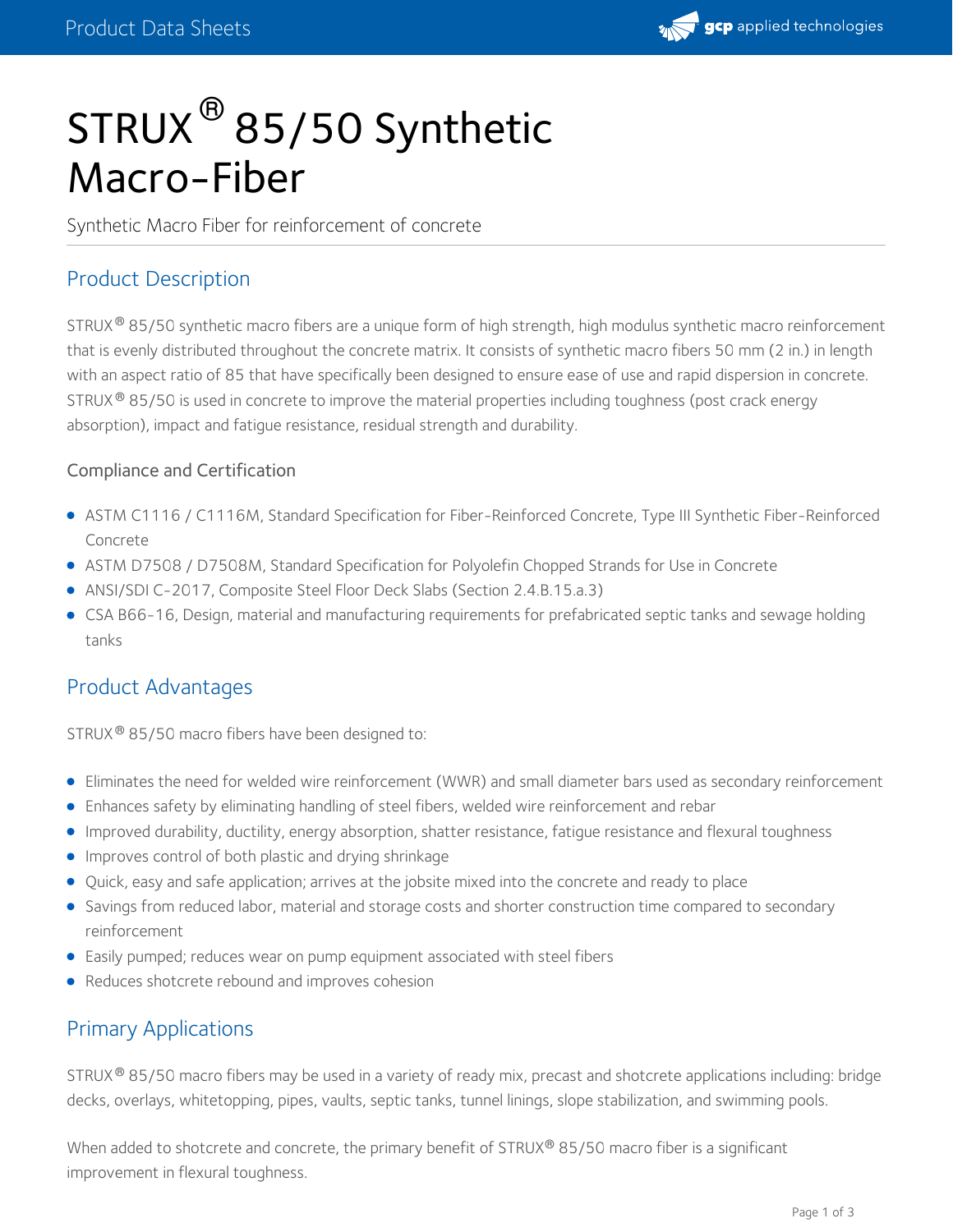

#### Addition Rates

STRUX $^{\circledR}$  85/50 macro fibers addition rates are dependent on the specific application and desired properties and will typically vary between 5 to 15 lb/yd<sup>3</sup> (3 to 9 kg/m<sup>3</sup>). Please consult your GCP Applied Technologies sales representative for the proper addition rate of STRUX $^\circ$  85/50 macro fibers for your application. Always consult local building codes.

#### Guidelines for Usage and Compatibility with Other Admixtures

The utilization of STRUX 85/50 macro fibers generally requires the use of a superplasticizer such as ADVA $^\circledR$  to restore the required workability to fiber reinforced concrete. In addition, slight increases in fine aggregate contents may be needed. STRUX® 85/50 may be added to concrete at any point during the batching or mixing process. STRUX® 85/50 should be added at a maximum rate of one bag every 30 seconds. After fiber addition the concrete should be mixed at the recommended mixing speed for a minimum of 70 revolutions to ensure adequate fiber dispersion. Please contact your GCP representative with any questions.

STRUX $^\circ$  85/50 macro fibers are compatible with all GCP admixtures. Their action in concrete is mechanical and will not affect the hydration process of the cement or the compressive strength. Each liquid admixture should be added separately to the concrete mix.

| Specific gravity                    | 0.92                                             |
|-------------------------------------|--------------------------------------------------|
| Absorption                          | None                                             |
| Modulus of elasticity               | 1,235 ksi (8.5 GPa)                              |
| Tensile strength                    | 81 ksi (560 MPa)                                 |
| Melting point                       | 320°F (160°C)                                    |
| Ignition point                      | 1,050°F (570°C)                                  |
| Alkali, acid & salt resistance      | High                                             |
| Material                            | 100% virgin polypropylene and polyethylene blend |
| Electrical and Thermal Conductivity | Low                                              |
| Nominal Length                      | 2 in. (51 mm)                                    |
| Nominal Aspect Ratio                | 85                                               |
| Nominal Equivalent Diameter         | 0.023 in. (0.59 mm)                              |
| Nominal Fiber Count                 | 37,500 per lb (82,600 per kg)                    |

# STRUX  $^\circledR$  85/50 Macro Fibers Physical Properties

## Packaging

STRUX  $^{\circledR}$  85/50 macro fibers are available in 2.3 kg (5 lb) bags.